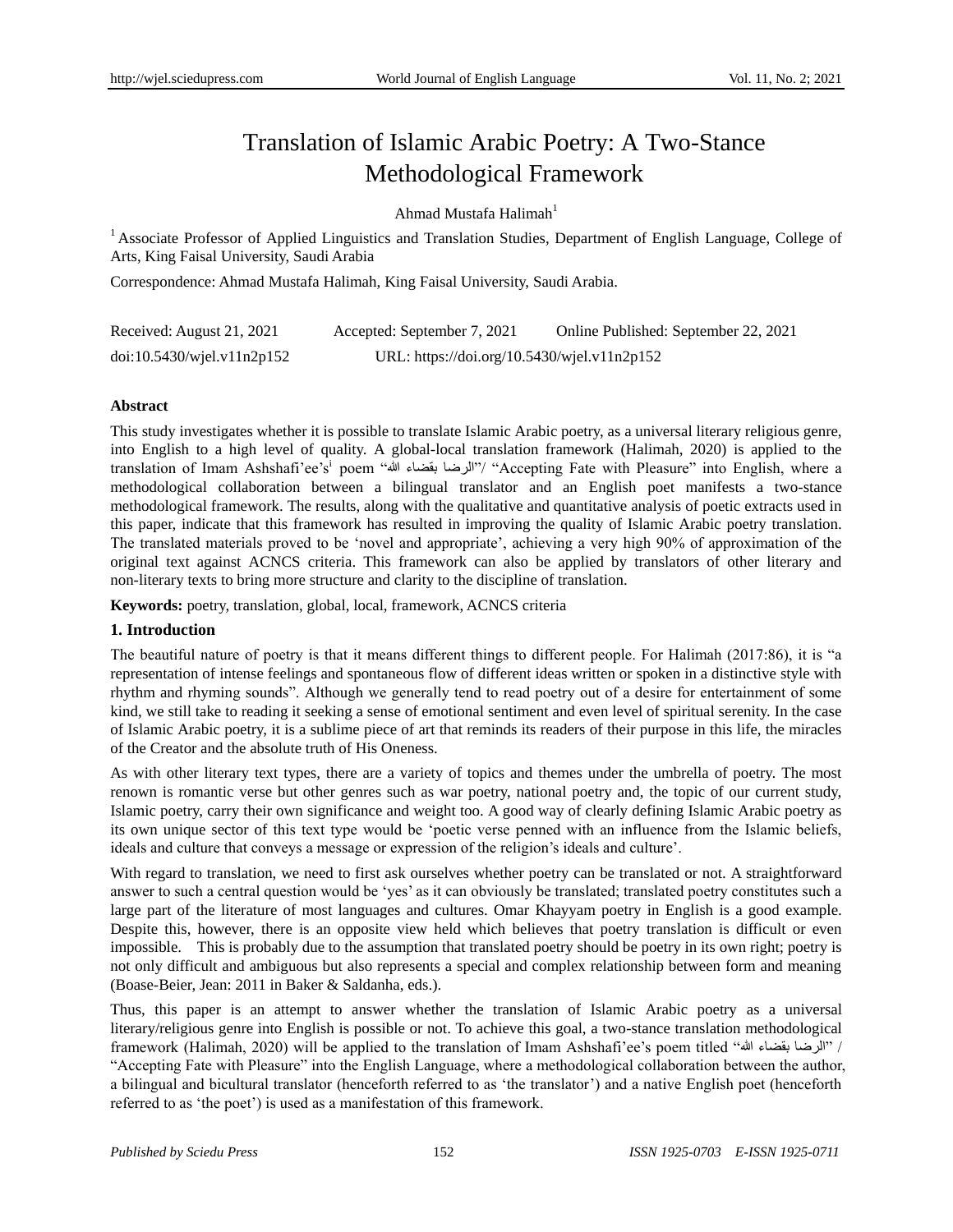## *1.1 Research Question*

The following question was formed to investigate whether the translation of Islamic Arabic poetry as a universal religious genre into English is possible.

- Is the application of a collaborative global-local translation framework to the translation of Islamic Arabic poetry into English possible? And if it is, what approximation of the original text is achievable in translation?

## **2. Theoretical Background**

The translation of poetry is a very complicated process; some would say "dismantle the original poem and build" the translation and others would say "make a close reading and writing of the source text" and then be creative and inventive in your translation (Boase-Beier 2011:196). David Pendlebury (2005:15) suggests a Two-Stage Approach: where the translator 'produces a draft translation of the original that is as literal and accurate as possible' and then translates "this draft, with only minimal reference to the original". There seem to be several different ways of translating poetry, but most poetry translators aim to produce a translation that works as poetry in the target language. Their goal is for it to have an equivalent effect on the translated text reader as the original poem on the source text's audience.

Scott (2000: 251) with the "central preoccupation" of translation as a servant of self-expression rather than of pedagogy, chooses free verse as the basis for equilibrating all the constituents in poetry translation. In his article "Teaching Translation of Poetry", Halimah (2015) promotes a collaborative approach to the translation of poetry. The main idea of this approach is based on a collaborative mechanism where a translator and a poet, native in the target language, work together to produce a translation which achieves the highest level of approximation of the original text in terms of accuracy, clarity, naturalness, communicative effects and stylistic features.

With regard to the translation of religious poetry in general, and Islamic Arabic poetry in particular, the process is often challenging and complicated. Although a substantial amount of Islamic Arabic poetry has been translated into several languages, which are mainly spoken in Muslim countries such as Pakistan, Indonesia and Bangladesh, the great poem "Accepting Fate with Pleasure" by Imam Ashshafi"ee has not yet been sufficiently translationally and methodologically researched and studied. Dikins etal. (2002:90), for example, only makes use of the first two lines of the poem to explain "the special set of features of traditional Arabic poetry and its versification which would cause specific translation challenges." In their analysis of the translation of first two lines, authors stressed on the issues of "appropriateness and practicality" as extremely important elements of poetry translation. They, however, overlooked the significance of the religious message implied in the content of the poem and its spiritual denotations and connotations as an Islamic masterpiece of poetry. Their use of a strict literal method in the translation deprives TL readers of not only the Islamic cultural dimensions of the original poem but also of its religious and spiritual communicative effect enjoyed by the original SL readers. The lines they used were translated as follows:

| وَطِبْ نَفْساً إِذَا حَكَمَ الْقَضَاءُ | دَعِ الأَيَّامَ تَفْعَلُ مَا تَشْاءُ       |
|----------------------------------------|--------------------------------------------|
| فَمَا لِحَوَ ادِبْ الدُّنْيَا بَقَاءُ  | ح<br>وَلا تَجْزَعْ لِحَادِثَةِ اللَّيَالِي |
| Let the days do what they will,        | and be of good cheer when fate judges      |
| Don't be concerned at the night event, | for the world's events have no permanence. |

The following translations illustrate the problems and difficulties an Islamic Arabic poetry translator may encounter in conveying not only the religious implicatures of a poem, which was written more than twelve hundred years ago, but also in transferring the poetic form implied in the rhyming and rhythm of the line. The rhyming and versing in a poem tend to be equally problematic in the translation of poetry. How to achieve equivalence with accuracy and clarity of meaning supported by rhythmic and stylistic elegance is not only of paramount importance in the translation of poetry but an on-going challenge facing literary translators.

Evaluate the following possible translations of the first of the above two lines of poetry, applying the grading criteria of *accuracy, clarity, naturalness, communication and style* (henceforth ACNCS) explained below and then decide which one sounds most appropriate and achieves the highest level of approximation of the original text.

A. Let the days do what they want and be satisfied with whatever that might happen

B. Let the days do what they want and be happy with whatever fate has ruled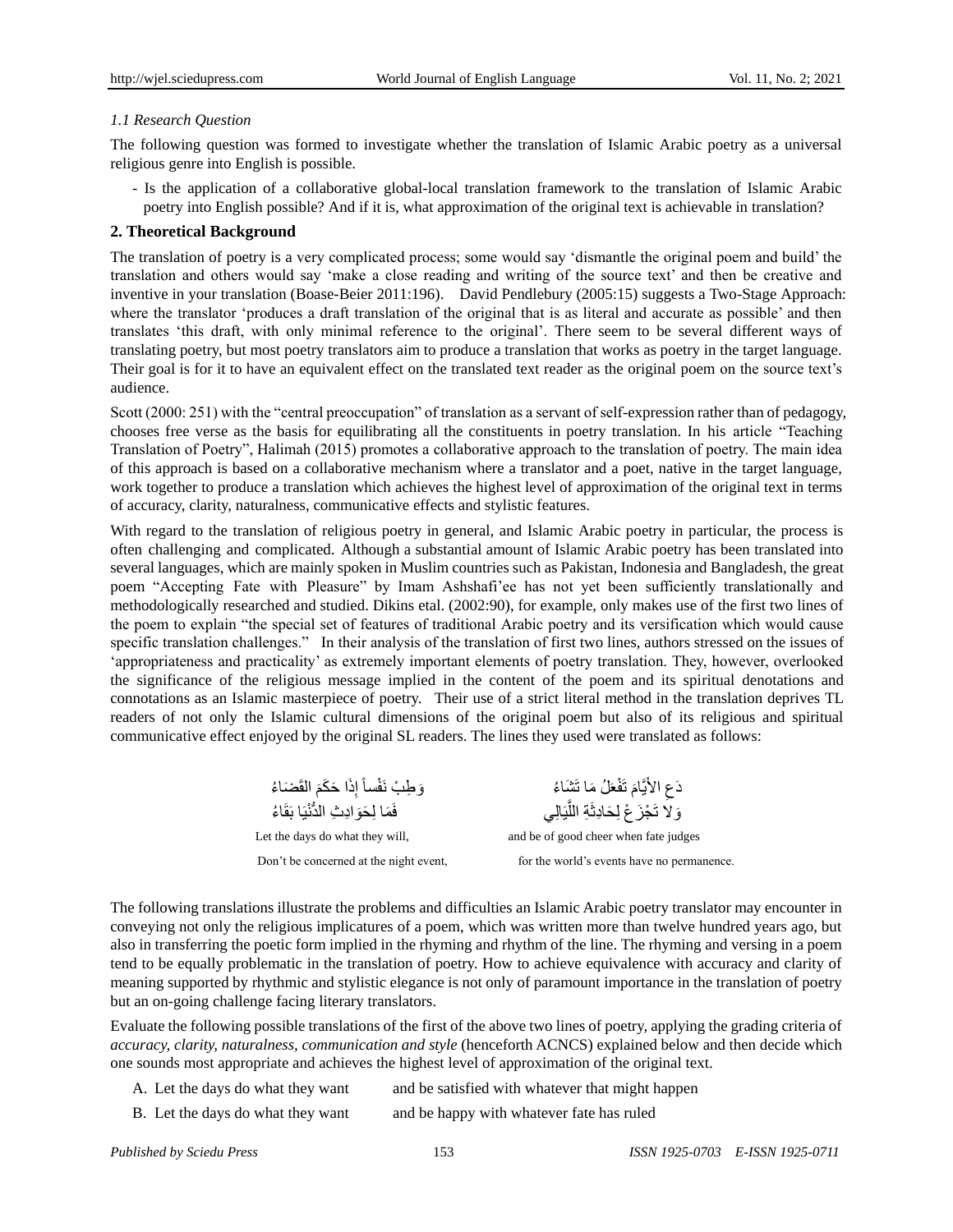- C. Let life takes its toll whether you rise or fall D. Let the days take their toll and be happy whether you rise or fall E. Let life takes its toll and be happy whether you rise or fall
- F. Let the days take their course, and accept the map of fate.

Regarding to the criteria governing the translation of poetry, Bassnett, in her book on Translation Studies (1980), gives a brief survey of poetry translation, extending from a structural approach where the linguistic and formal structures of the original poem form the basis of the criteria used by the translator. She mentions the seven different strategies suggested by Andre Lefevere (1975) such as "*Phone mic translation, literal translation, metrical translation, poetry into prose, rhymed translation, blank verse translation and interpretation',* criteria of length, shape, organisation of lines and tone of poetry translation and discoursal translation giving priority to conversational tone and mood to principles of interpretation and accuracy of translation.

There are certain constraints we must consider when translating any literary text in order not to lose sight of the main purpose of our translation or make the translated text (TT) read as strange and irrelevant. These constraints can be expressed in terms of criteria or a checklist we could always refer to while we are engaged in the process and product of the translation. In order of importance, they are listed in appendix A.

As a working definition, "Islamic Arabic translation" is used here to refer to the process of transferring Islamic Arabic Poetry with the utmost accuracy, clarity, naturalness, communicative effects and stylistic features of the source text into a target religious text in another language. Achieving such a challenging task falls on the shoulders of the religious translator who needs to take the ACNCS criteria as the main guidelines to processing and producing a translated Islamic text that is inspirationally novel, stylistically right and beautifully appropriate.

Having made those references and being a practitioner interested in the translation product of religious poetry, I adopted a product collaborative global-local methodological framework to translation while taking into account any cultural and stylistics constraints. This framework is based on Halimah (2020), where the participants took up a global stance and used a literal/faithful translation method (Newmark, 1988), that would emphasise the Arabic language and Islamic culture, and then decided on Venuti's Foreignisation Approach (1995) to enable them to achieve the maximum degree of equivalence of the original text possible. Their aim was to produce a TT that would affect the TL reader in regard to meaning, register, context and culture specific terms. This two-stance mechanism was then used for analysis and discussion.

Any collaborative global-local translation of the meanings of the poetry is accepted if it does not violate any of the principal cultural and stylistic criteria of Islamic poetry translation. To achieve such an acceptable version of Islamic poetry in English, the translated text should attain maximum approximation in equivalence and the communicative purpose of the text should be conveyed in an appropriate style without violating any cultural and poetic features of the poem. A translation of this standard should naturally endeavour to transfer the linguistic, social, cultural, religious and stylistic associations and connotations of the original text, in addition to its rhythmic and rhyming impact on the TL receptor, if possible, into English.

## **3. Methodology**

The aim of this study is to investigate the effectiveness of the application of a collaborative global-local translation framework to the translation of Islamic Arabic poetry into English as a translation mechanism to help translators, teachers and students of translation improve the quality of their translation of Islamic Arabic poetry into English. To achieve this aim, the translator and a poet collaborated in translating Imam Ashshafi'ee's poem titled "الرضا بقضاء الله" / "Accepting Fate with Pleasure" into the English Language. The translator translated the poem and produced version A as a first draft then sent it off to the poet who then provided the author with a modified upscaled Version B.

## *3.1 Participants*

The translator and poet formed the participants for this study. The translator"s native tongue was Arabic, and his goal was to translate the poem from Arabic into English. The poet had a modest knowledge of Arabic and her goal was to convert a draft prose translation of Imam Ashshafi"ee"s poem titled "هللا بقضاء اىشضا "/" Accepting Fate with Pleasure" into a well-formed English poem.

### *3.2 Evaluators*

The translator and poet participated, collaborated, discussed, and assessed the translated versions of the poem, applying the same grading criteria of ACNCS as summarised below. (See appendix A for more details on these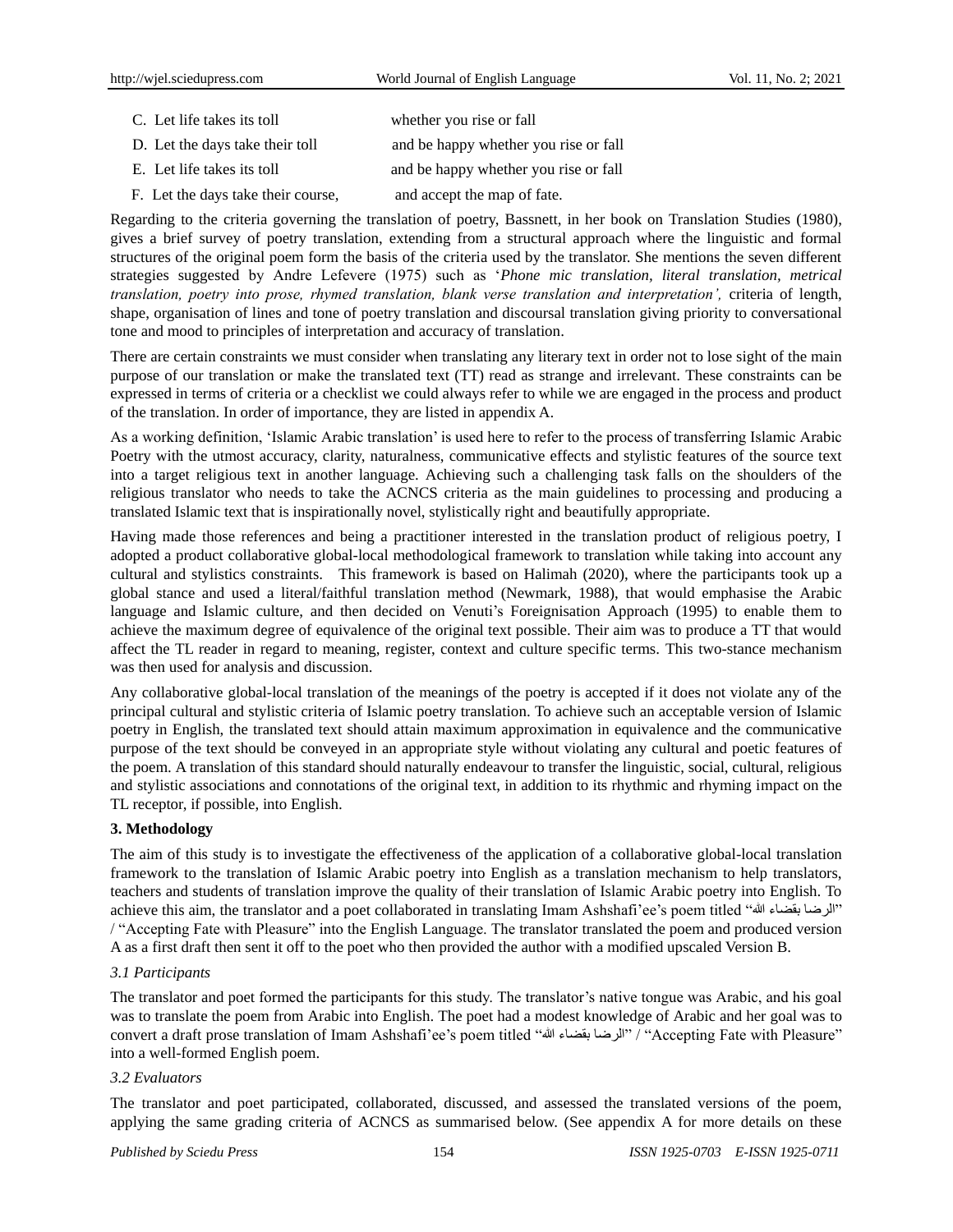criteria).

- 1) Accuracy: Refers to the ability to faithfully convey the exact and precise meanings of the source text to the target text.
- 2) Clarity: Refers to intelligibility without causing the translated text reader to exert any extra mental effort to understand what is meant by the content of the TT.
- 3) Naturalness: Refers to the translator"s ability to apply appropriate natural forms and norms of the Target Language to the source text which he/she is translating, be these forms and norms linguistic, sociolinguistic, psychological, sociocultural, religious or communicative.
- 4) Communication: Refers, in the translation of poetry, to the ability of the translator to transfer not only the meaning but also the emotional aspects of the ST to the target reader as effectively and faithfully as they are communicated to the ST readers in the first place.
- 5) Style: Refers, in literary texts, to the linguistic devices the author uses in their writing to tell a narrative, to describe events, objects and characters or to voice out their views and ideas in the manner of their choosing, be it formal, informal, casual or archaic. It refers to the ability to transfer the stylistic features of the ST to the target text with the same stylistic force used by the ST writer or speaker (Halimah, 2015:35).

Due to the limited time, space and scope of this paper, only three versions of the translated poem will be analysed and discussed.

#### *3.3 Material*

After reviewing and considering a number of Arabic religious short poems, Imam Ashshafi"ee"s poem, titled " اىشضا هللا بقضاء "/" Accepting Fate with Pleasure", was selected as an example of Islamic Arabic poetry to be translated from Arabic into English through a collaborative global-local translation framework. This poem was not only chosen because of its popularity among Muslims all over the world, but also because it stands as an example of a giant Islamic poet and jurist with massive knowledge, experience and great wisdom.

The poem itself revolves around a religious theme in which Ashshafi"ee calls the reader for an absolute surrender to no one but to Allah. It is an expression of his firm belief and faith in the submission to the ruling of Allah and advocacy for the acceptance of fate with pleasure. Ashshafi"ee uses beautiful imagery, poetic rhyming and rhythm, powerful expressions and imagination to support his thoughts and beliefs. For him, what makes oneself good, kind, contented, satisfied and happy is one"s surrender to the ruling of Allah and one"s acceptance of his/her fate with pleasure. It is in essence the poet"s invitation to have strong faith, patience, tolerance, forgiveness and generosity.

## *3.4 Procedure*

The translator and the poet met several times via videoconferencing and agreed to collaboratively translate the poem. The poem was read and its difficult terms were explained and discussed online. Many discussions on different linguistic, stylistic and cultural aspects of the poem were debated and the translator"s personal interpretations of the poem were shared with the poet. Doing this minimised the difficulties encountered by the participants and, in terms of the interpretation and understanding of the spirit of the poem, helped them be better prepared. This consequently enabled them to reproduce an Islamic English recreation of the religious denotations and connotations as well as the spiritual message embedded in the poem.

With regard to the translating process of the Islamic poem and in a similar manner to other types of religious genres and text-types, the participants agreed to firstly take up a global stance and use a literal/faithful translation method that would emphasise the Arabic language and Islamic culture. They then decided on a foreignisation translation local approach which would enable them to achieve a maximum degree of equivalence of the original text with an effect on the TL reader in meaning, register, context and culture specific terms. This two-stance mechanism was used for analysis and discussion. At a micro level, different and various strategies were borrowed from translation theory and linguistics to serve as tools to analyse and solve practical problems in the translation of the poem. Halimah"s (2015) criteria for assessing the quality of translated versions of the poem, along with Baker"s (1992) levels of equivalence, were used to add value to the methodology adopted.

*Published by Sciedu Press* 155 *ISSN 1925-0703 E-ISSN 1925-0711* The sample collaboration of the translator and the poet in this study involved not only initial understanding, interpretation and discussion of the Source Text, but also alternation of the Translated Text among themselves. In other words, the translator produced the first draft version A of the poem using a very strict literal method of translation and then sent it off to the poet in both Arabic and English formats. The poet then took up the draft produced by the translator and spent some time working on improving it and trying to approximate it as much as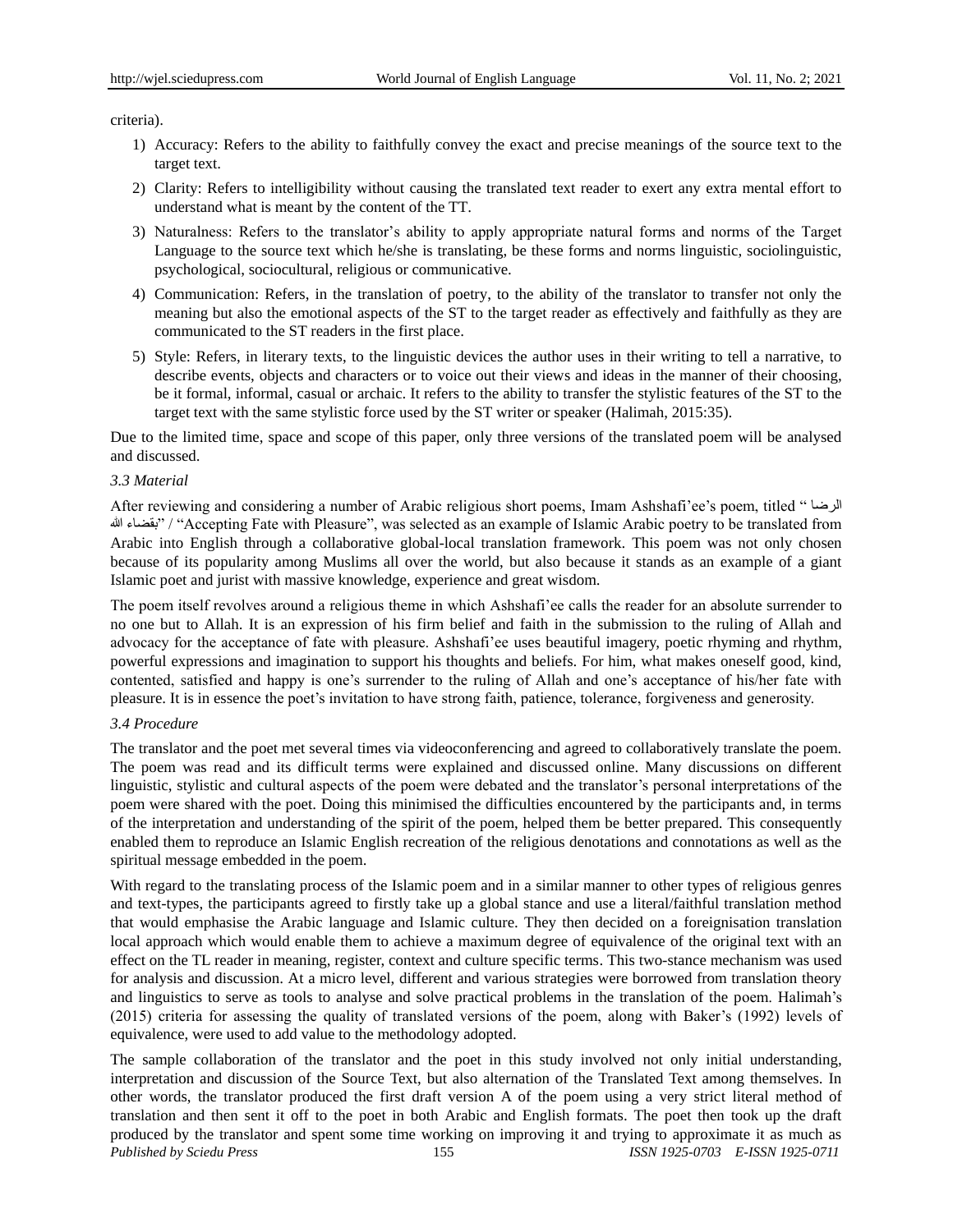possible to the original text before returning it to the translator. The translator revisited version B and sent it off again to the poet to make some changes and improve it. The poet did so and eventually send it back to the translator who again made some changes and improvements to produce version C as a final version. After this laborious collaborative work, they met again online to agree on the final copy of the translated text. Although it may sound quite time consuming and laborious, the results it produced, in terms of the quality of the translated text and in achieving "equivalence" in translation and the ACNCS criteria, were worthwhile.

#### **4. Results and Discussion**

The question now is how can we translate a poem of such religious status with such sublime purpose, function and powerful linguistic and stylistics features? How can we transfer the social associations, cultural connotations and historical reference implied in the poem? How can we render the religious, spiritual and emotional message along with the intentions of a giant poet like Ashshafi'ee who lived more than twelve hundred years ago?

In translating our sample poem below "الرضا بقضاء الله" / "Accepting Fate with Pleasure", taken from the Diwan of Imam Ashshafi'ee Poetry (2007:27), a two-stance translation methodological framework with the ACNCS criteria has been used as a governing body of rules and guidelines for both the translator and the poet. The collaborators worked together to produce three versions of the translation of this Islamic Arabic poem. During the process there was a continuous consultation between them, where they started with version (A) as a strict literal translation, then rewrote it and improved on it in version (B), before producing it as a "poem to poem" translation in version (C) with an 90% approximation of the original text. This three-step can be seen below.

#### **الرضا بقضاء هللا**

| دَعِ الأَيَّامَ تَفْعَلُ مَا تَشْاءُ        |
|---------------------------------------------|
| وَ لا تَجْزَعْ لِحَادِثَةِ اللَّيَالِي      |
| وَكُنْ رَجُلاً عَلَى الأَهْوَالِ جَلْداً    |
| وَ إِنْ كَثُّرَتْ عُيُوبُكَ فِي الْبَرَايَا |
| تَسَتَّرْ بِالْسَّخَاءِ فَكُلُّ عَيْبِ      |
| وَلا تُرٍ لِلأَعَادِي قَطَّ ذُلاً           |
| وَلا تَرْجُ السَّمَاحَةَ مِنْ بَخِيلِ       |
| وَرِ زُقُكَ لَيْسَ يُنْقِصُهُ النَّأَنِّى   |
| وَلا حُزْنٌ يَدُومُ وَلا سُرُورٌ            |
| إِذَا مَا كُنْتَ ذَا قَلْبٍ قَنُو ع         |
| وَمَنْ نَزَلَتْ بِسَاحَتِهِ الْمَنَايَا     |
| وَأَرْضُ اللهِ وَاسِعَةٌ وَلٰكِنْ           |
| دَعِ الأَيَّامَ تَغْدِرُ كُلَّ حِينِ        |
|                                             |

#### **Step One**

As a starting point, the translator read this great universal poem three times, explained its difficult terms and discussed its linguistic, cultural, religious, stylistic aspects with an Arabic specialist, when necessary, to build a good understanding and interpretation of the poem as a ST. This helped him minimise the possible difficulties he could encounter and helped him be better prepared in terms of accurate understanding and interpretation of the mood and spirit of the poem. Consequently, he then felt confidently able to produce an English recreation of not only the linguistic, cultural, religious, and stylistic elements in the poem but also the feelings, emotions and even the spiritual dimensions embedded in it.

#### **Step Two**

*Published by Sciedu Press* 156 *ISSN 1925-0703 E-ISSN 1925-0711* After the translator had successfully taken up step one, he started making his first translation draft/s of the above poem. Drafting tends to take different shapes and forms but for clarity a table of two columns was used that allowed the Arabic text to be placed on the right and its English draft equivalents on the left. Due to the specific variation nature of translation and to make its drafts easily understood by the poet, the draft below provided the collaborator with more than one translation and or /explanation of certain lines. This was so that they would be able to grasp the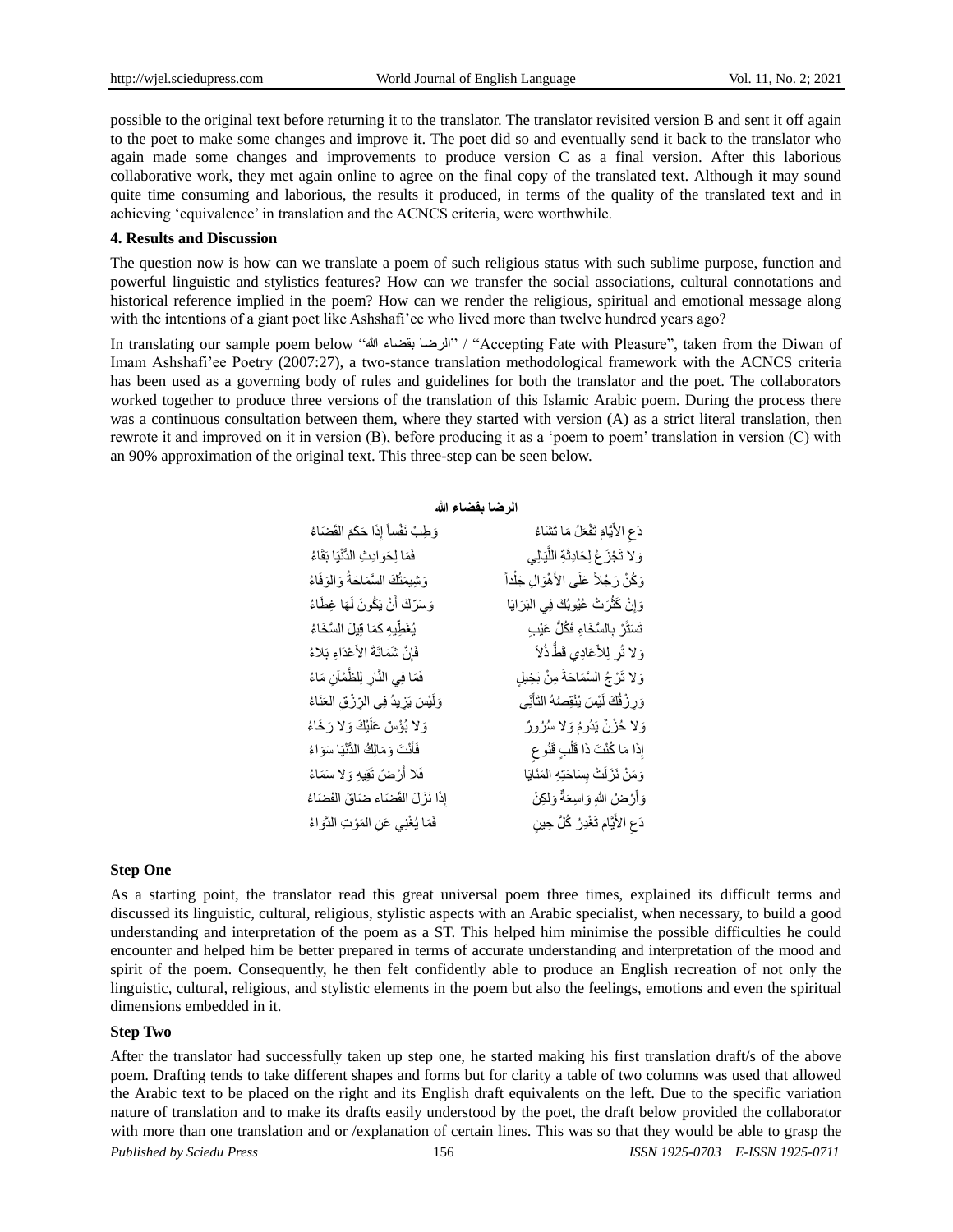whole poem as one unit of meaning, cohesion and coherence in form and content. Such a skeleton for the translator's drafting process is a good structure to use as it is clearly set out. The first draft of the translated poem looked as in table 1 version A below:

| Table 1. Version A |
|--------------------|
|--------------------|

| <b>Content with Allah's Ruling</b>                                  | الرضا بقضاء الله                                                                            |
|---------------------------------------------------------------------|---------------------------------------------------------------------------------------------|
| " Let the days do whatever they want and be happy with              | 1-   دَعِ الأَيَّامَ تَفْعَلُ مَا تَشَاءُ          وَطِبْ نَفْساً إِذَا حَكَمَ الْقَضَاءُ   |
| whatever fate ruled.                                                |                                                                                             |
| Accept the fate of the days and be content with whatever the        |                                                                                             |
| results.                                                            |                                                                                             |
| • Let life takes its toll and be happy whether you rise or fall     |                                                                                             |
| • Despair not by life's events they will cease to be as all worlds' | 2- ۖ وَ لا تَجْزَعْ لِحَادِثَةِ اللَّيَالِي ۖ فَمَا لِحَوَادِثِ الدُّنْيَا بَقَاءُ          |
| events.                                                             |                                                                                             |
| • Don't let the adversity affects you. It will not stay long with   |                                                                                             |
| you.                                                                |                                                                                             |
| • Be a man of all endurance and your custom is loyalty and          | 3-   وَكُنْ رَجُلاً عَلَى الأَهْوَال جَلْداً    وَشِيمَتْكَ السَّمَاحَةُ وَالوَفَاءُ        |
| tolerance                                                           |                                                                                             |
| • Be a strong man in adversity and let the tolerance and honesty    |                                                                                             |
| be your quality                                                     |                                                                                             |
| If you have so many blemishes and want to cover up such             | 4-    وَإِنْ كَثْرَتْ عُيُوبُكَ فِي الْبَرَايَا        وَسَرِّكَ أَنْ يَكُونَ لَهَا غِطَاءُ |
| blemishes                                                           |                                                                                             |
| If your faults by the time increase cover them by goodness and      |                                                                                             |
| charities                                                           |                                                                                             |
| If your faults become too many in the eye of people and you         |                                                                                             |
| wish that they were to be concealed.                                |                                                                                             |
| • Hide under kindness and generosity allegedly all demerits can     | 5-   تَسَتَّرْ  بِالْسَّخَاءِ فَكُلُّ عَيْب<br>يُغَطِّيهِ كَمَا قِيلَ السَّخَاءُ            |
| be covered by kindness                                              |                                                                                             |
| • Then note that kindness convers all faults how many faults are    |                                                                                             |
| kept hidden by kindness?                                            |                                                                                             |
| Rever show your enemies any kind of humiliation, because            | 6- ۖ وَلا تُر لِلأَعَادِي قَطُّ ذُلاً ۖ<br>فَإِنَّ شَمَاتَةَ الأَعْدَاءِ بَلاءُ             |
| enemies' laughing<br>misfortune is<br>the<br>at your<br>a           |                                                                                             |
| plague/infliction/ordeal /curse/.                                   |                                                                                             |
| And do not seek/hope/ wish grace/tolerance/ forgiveness from        | 7- ۚ وَلا تَرْجُ السَّمَاحَةَ مِنْ بَخِيلِ ۚ ۖ فَمَا فِي النَّارِ لِلظَّمْآنِ مَاءُ         |
| a stingy/ a miserly/mean, as there would be no water for one        |                                                                                             |
| who is thirsty in fire.                                             |                                                                                             |
| " Your livelihood is not lacking in prudence/forethought            | 8- وَرِزْقُكَ لَيْسَ يُنْقِصُهُ النَّأَنّ<br>وَلَيْسَ يَزِيدُ فِي الرّزْقِ العَنَاءُ        |
| " /caution, and it does not increase in hard labour.                |                                                                                             |
| Reither sorrow/sadness, nor pleasure/happiness, nor misery          | 9- وَلا خُزْنٌ يَدُومُ وَلا سُرُورٌ<br>وَ لا بُؤْسٌ عَلَيْكَ وَ لا رَ خَاءُ                 |
| upon you, nor prosperity will last forever.                         |                                                                                             |
| If you have the heart of contentment, then you and the king of      | فَأَنْتَ وَ مَالَكُ الدُّنْيَا سَوَ اءُ<br>10- ۖ إِذَا مَا كُنْتَ ذَا قَلْبِ قَنُو ع        |
| this world are the same.                                            |                                                                                             |
| And when death/ordeals descend on Square/quarters, land of          | فَلا أَرْضٌ تَقِيهِ وَ لا سَمَاءُ<br>11- ﴿ وَمَنْ نَزَلَتْ بِسَاحَتِهِ الْمَنَايَا          |
| anyone, neither the earth nor the heaven could protect him.         |                                                                                             |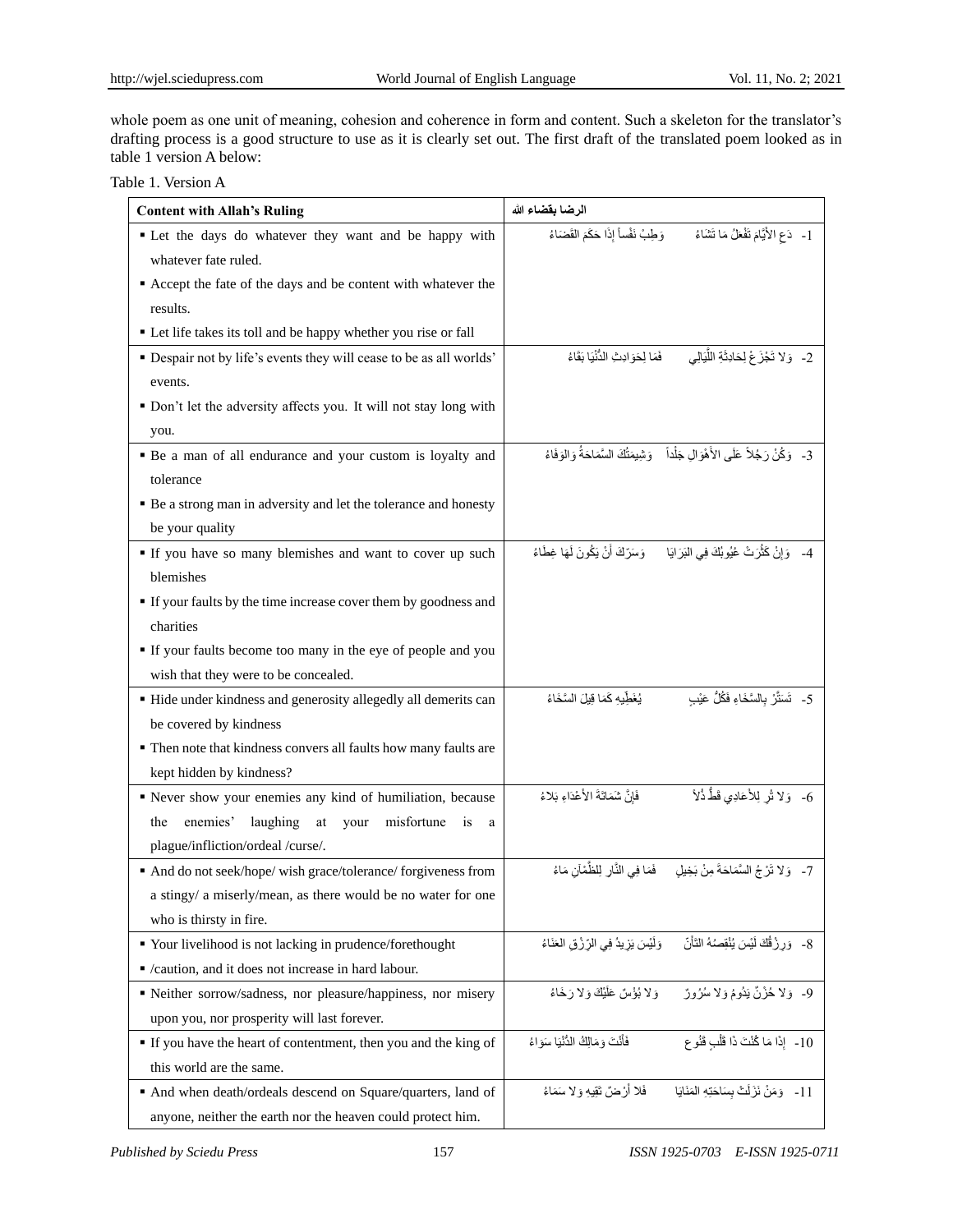| • The land of Allah/God is vast, but when the judiciary      | إِذَا نَزَلَ الْقَضَاءِ ضَاقَ الْفَضَاءُ                                                 | 12- ﴿ وَأَرْ صَٰنُ اللهِ وَ اسِعَةٌ وَ لَٰكِنْ |  |
|--------------------------------------------------------------|------------------------------------------------------------------------------------------|------------------------------------------------|--|
| descends, space is narrowed/tight/too crowded.               |                                                                                          |                                                |  |
| • Let the days breach/break the covenant every now and then, | 13-    دَعِ الأَيَّامَ تَغْدِرُ كُلَّ حِين       فَمَا يُغْنِي عَنِ الْمَوْتِ الذَّوَاءُ |                                                |  |
| medications/treatment will never stop/take away death when   |                                                                                          |                                                |  |
| the time comes.                                              |                                                                                          |                                                |  |

With regard to the global stance and the method used, the translator employed a strict literal/faithful method to enable him to emphasise the source language, source culture and source religious message quite effectively. As for his local stance, the translator used two: a 'foreignising approach' and a 'collaborative approach' which allowed him to convey the foreign elements and features implied in the poem and seek collaboration with an English poet. The criteria governing his translation were an ACNCS evaluation as well as criteria of length, shape, organisation of lines and tone of poetry translation, taking into account the equation of equivalence. As the data is in two languages, the translator evaluated the translated texts allocating a five-point scale: the set of the ACNCS criteria. The grading scale was set to be out of 'five' with five being the maximum grade attainable when full equivalence of a particular section was achieved.

## **Step Three**

After the translator had taken up step two successfully, he contacted the poet and asked her whether she could convert his draft translation/s of the poem above into English while observing all the criteria's constraints. An in-depth discussion of the translation of the poem was held with the poet to make sure she understood every detail of the poem whether it was linguistic, cultural, rhetorical, stylistic, religious or even spiritual. He revised the translation drafts more than once and the process was like travelling on an exploratory journey; they began it together and finished it together. Once the translation drafts had been explained, the poet then produced her first translation of the poem, table 2 version B below:

| Grade          | "Accepting Fate with Pleasure".                 | الرضا بقضاء الله                          |                                                                                         |
|----------------|-------------------------------------------------|-------------------------------------------|-----------------------------------------------------------------------------------------|
| Max:5          |                                                 |                                           |                                                                                         |
| $\overline{4}$ | 1. Let the days take their course.              | وَطِبْ نَفْساً إِذَا حَكَمَ الْقَضَاءُ    | 1- دَعِ الأَيَّامَ تَفْعَلُ مَا تَشَاءُ                                                 |
|                | 2. And accept the map of fate.                  |                                           |                                                                                         |
| 5              | 3. Don't mourn the distress of the night,       | فَمَا لِحَوَ ادِبْ الدُّنْيَا بَقَاءُ     | 2- ۖ وَ لا تَجْزَعْ لِحَادِثَةِ اللَّيَالِي                                             |
|                | 4. Its trials will pass come daylight.          |                                           |                                                                                         |
| 3              | 5. Be a man strong in adversity,                |                                           | 3- ۖ وَكُنْ رَجُلاً عَلَى الأَهْوَالِ جَلْداً ۖ وَشِيمَتُكَ السَّمَاحَةُ ۚ وَالْوَفَاءُ |
|                | 6. With qualities good and great;               |                                           |                                                                                         |
|                | 7. A man of tolerance and integrity             |                                           |                                                                                         |
|                | 8. Who is honest in every trait.                |                                           |                                                                                         |
| 5              | 9. And if your faults become too many,          | وَسَرِّكَ أَنْ يَكُونَ لَهَاغِطَاءُ       | 4- ۖ وَإِنْ كَثُرَتْ عُيُوبُكَ فِي الْبَرَايَا                                          |
|                | 10. And you wish to conceal your shameful tale  |                                           |                                                                                         |
| 5              | 11. Cloak them with sheer kindness,             | نُغَطِّبِهِ كَمَا قِبلَ السَّخَاءُ        | 5-   تَسَتَّرْ بِالسَّخَاءِ فَكُلُّ عَيْبِ                                              |
|                | For much has it hidden in its yeil.<br>12.      |                                           |                                                                                         |
| $\overline{4}$ | 13. Never let your indignity to enemies seen,   | فَإِنَّ شَمَاتَةَ الأَعْدَاءِ بَلاءُ      | 6- ۖ وَلا تُر لِلأَعَادِي قَطُّ ذُلاً ۖ                                                 |
|                | Them mocking your dishonour is a curse<br>14.   |                                           |                                                                                         |
| 5              | 15. And seek no forgiveness from the mean,      | فَمَا فِي النَّارِ لِلظِّمْآنِ مَاءُ      | 7- ۖ وَ لا تَرْجُ السَّمَاحَةَ مِنْ بَخِيل                                              |
|                | In flames the parched do die of thirst.<br>16.  |                                           |                                                                                         |
| $\overline{4}$ | 17. Your provision is written on destiny's page | وَلَيْسَ يَزِيدُ فِي الرِّزْقِ الْعَنَاءُ | 8- ۖ وَرِزْ قُكَ لَيْسَ يُنْقِصُهُ النَّأَنّ                                            |
|                | 18. Its amount in stone, toil as you may        |                                           |                                                                                         |

## Table 2. Version B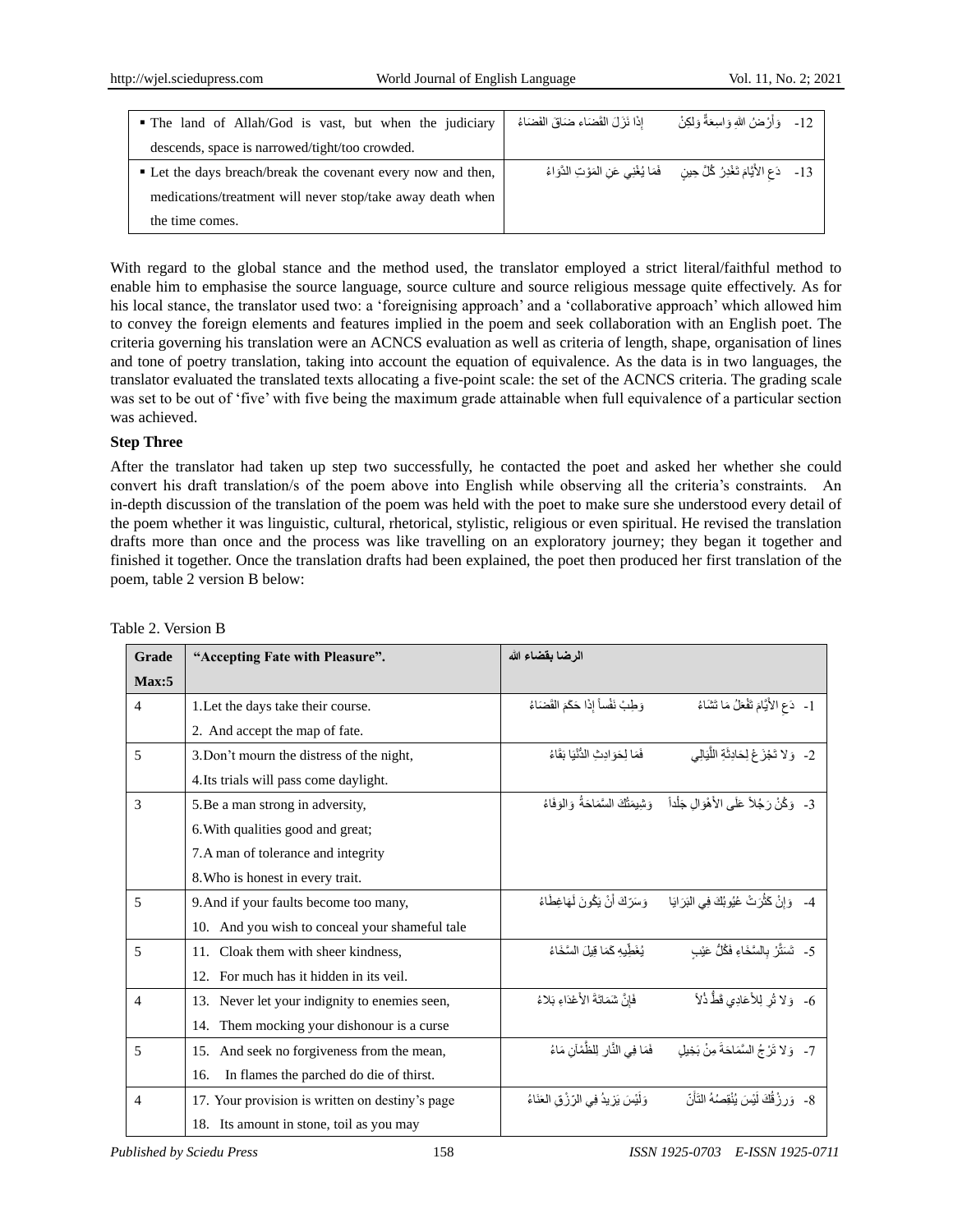| 3              | 19. And states of life are ever in change,          | وَلا بُؤْسٌ عَلَيْكَ وَلا رَخَاءُ                                                   | 9- ۖ وَلا خُزْنٌ يَدُومُ وَلا سُرُورٌ                                              |
|----------------|-----------------------------------------------------|-------------------------------------------------------------------------------------|------------------------------------------------------------------------------------|
|                |                                                     |                                                                                     |                                                                                    |
|                | 20. Sorrow and misery will leave away               |                                                                                     |                                                                                    |
|                | Prosperity and joy won't forever stay<br>21.        |                                                                                     |                                                                                    |
| $\overline{4}$ | 22. If your heart is content in its throb and beat, | فَأَنْتَ وَ مَالِكُ الدُّنْيَا سَوَ اءُ                                             | 10- إِذَا مَا كُنْتَ ذَا قَلْبِ قَنُو ع                                            |
|                | You share a king in riches, by and by.<br>23.       |                                                                                     |                                                                                    |
| $\overline{4}$ | When death shrouds the realm of any soul,<br>24.    | فَلا أَرْضُ تَقِيهِ وَلا سَمَاءُ                                                    | 11- _ وَمَنْ نَزَلْتْ بِسَاحَتِهِ الْمَنَايَا                                      |
|                | 25. Protection won't dawn from earth or sky         |                                                                                     |                                                                                    |
| $\overline{4}$ | And the land of Allah is vast!<br>26.               |                                                                                     | 12- ﴿ وَأَرْضُ اللَّهِ وَاسِعَةٌ وَلَكِن ﴾ [ذَا نَزَلَ الْقَضَاءِ ضَاقَ الْفَضَاءُ |
|                | Vast for the eye to see.<br>27.                     |                                                                                     |                                                                                    |
|                | 28. But when the decree descends,                   |                                                                                     |                                                                                    |
|                | space constricts tight.<br>29.                      |                                                                                     |                                                                                    |
| 3              | So, let the days breach the covenant!<br>30.        | دَعِ الأَيَّامَ تَغْدِرُ  كُلَّ حِينٍ        فَمَا يُغْنِي عَنِ المَوْتِ الدَّوَاءُ | $-13$                                                                              |
|                | And accept how it must be.<br>31.                   |                                                                                     |                                                                                    |
|                | Drink the medicine of the world,<br>32.             |                                                                                     |                                                                                    |
|                | 33. death will still take his right.                |                                                                                     |                                                                                    |
| 54/65          |                                                     |                                                                                     |                                                                                    |

The translator and poet participated, collaborated, and assessed the quality of the translated text above, applying Halimah's (2015) grading criteria of ACNCS and Baker's (1992) levels of equivalence when appropriate. It is noteworthy that the higher the intensity of collaboration between the translator and poet and the higher the application of the ACNCS governing criteria is, the better the target text becomes in achieving high levels of approximation to the original poem.

As a starting point, the collaborators on the above English poem tried not only to understand its denotative meanings and connotative associations but also to interpret it in terms of its shape, form, context, purpose and style. With regard to the shape and form of the poem, it has been classically organised in as short as thirteen lines and 123 words, which is an indicator of linguistic conciseness and preciseness. The lines are divided into two hemistichs (شطن), the first half of the line is called األوه اىشطشand the second half is called ًّاىشطشاىثا and these are separated by a little gap in the text. This feature complies with the classical standard of Arabic poetry.

In terms of context, although the SL poem reflects a period remote in time when Ashshafi"ee as a poet is dead, the significance of the context of the poem is quite alive. This is because the poem carries with it a universal religious message addressed not only to Muslims of the 2nd Hejri century/8<sup>th</sup> Gregorian century but all humankind throughout past and future ages. Ashshafi'ee's message is to surrender to no one but to Allah and to accept one's fate with pleasure. The poem uses beautiful imagery, poetic rhyming and rhythm, powerful expressions and imagination to strongly support the poet's message to his audience. It is religiously valid and appreciated making it translationally very challenging. When it comes to rendering it into a TL context, it requires from translators a creative ability to recreate a TT context that is equivalent to that of the original one in its religious and spiritual meanings as well as communicative purpose and stylistic features.

Version B translation above uses a different shape and form from that of the original Arabic poem. It varies from one line of Arabic verse to another. Most of the Arabic lines, for example, were translated into an English couplet, whereas Arabic line 9 was translated into 3 lines and each of the Arabic lines 3,12 and 13 were translated into 4 English lines respectively. The number of lines it used is 33 lines and the number of words it used is 225 English words versus 13 lines and 123 Arabic words used in the ST poem. Although the shape and size of the TT do not look near to that of the ST, it is still appropriate to use in classical English poetry. Translations of lines (3=5,6,7,8),  $(9=19,20,21)$ ,  $(12=26,27,28,29)$  and  $(13=30,31,32,33)$  have deviated from the rest which makes the shape and form of version B seem not only inconsistent and unsystematic but also violates one of the ACNCS criteria and the criterion of equivalence as we will explore below.

The translation is a mix of rhymed and unrhymed lines. Lines 2, 3 and 12 individually rhymed whereas lines 4 and 5, 6 and 7 and 8 and 9 have been rhymed in the form of 4-line stanzas; while lines 1, 10,11 and 13 do not rhyme. This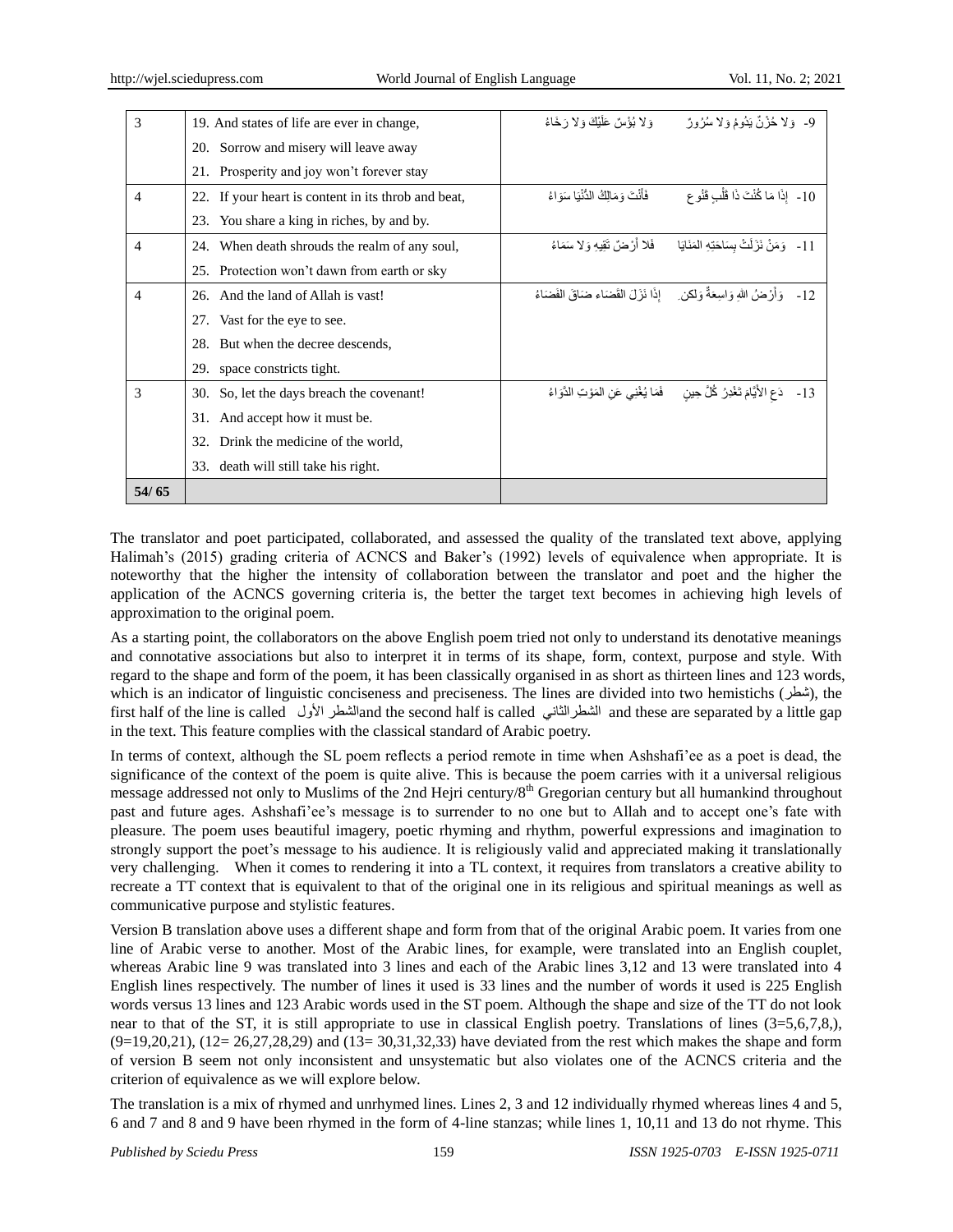unsystematic mix of rhymed and unrhymed lines of verses makes the translation short of being very good. However, to be fair with the poet, all in all it has some kind of rhythm. Based on the grading criteria used in assessing the quality of the translation above, the poet seems to have endeavored to use a literal/faithful method as a global stance and a foreignising approach and a collaborative approach as her local stances. At times she did very well and at times did not do very well.

To illustrate, if we look at lines 1,2,3 and 4, for example, we can see that the poet achieved a degree of positive approximation to the ST in terms of accuracy of meaning, choice of powerful and effective vocabulary and, above all, poetic rhythm and rhyming assonance/sounds. Her choice of the expression "the map of Fate" as a corresponding equivalent to the Arabic expression "واىقذس اىقضاء "seems to have solved so much debate about the exact equivalent of this expression: Is it destiny? Is it doom? Is it qisma/what has been allocated/assigned by Allah? Is it one"s lot in life? Is it predestination? etc… Another interesting and debatable expression is her choice of the word "provision" as a corresponding equivalent to the Arabic word "اىشصق "in line 8. Why did she not use one of the following synonyms: *livelihood, sustenance, supply, foodstuff*, etc. is food for thought. Furthermore, in lines 9,10, 11,12, 15, 16,17,18, 22,23, 24,25, the poet also successfully met the grading criteria of accuracy, clarity, naturalness, communicative effectives and stylistic features. Considering the constraints of translating poetry, she has still proven to be faithful to the original text. Her scores in the translation of the Arabic lines 1, 2, 4, 5, 6, 7,8,10, and 11, out of 5, are 4,5,5,5,4,4,5,4,4 respectively, that is 40 out of 45 which is 89% approximation of the original text.

Now, let's look at examples where the poet could have done better. If we look at lines (5,6,7,8  $\leftrightarrow$ 3), (19,20,21 $\leftrightarrow$ 9),  $(26.27.28.29 \leftrightarrow 12)$  and  $(30.31.32, 33 \leftrightarrow 13)$ , for example, we can see that the poet has failed to use the classical standard poetic couplet where rhyming and rhythmic sounds are in corresponding harmony. Her use of lines 6, 19, 27 and 31 includes unnecessary information and this kind of overtranslation is considered as a weakness in translating any text. Although it is at times allowed in poetry, it is not to that degree where additional complete lines with additional ideas are added. This has naturally affected the validity and reliability of the translation as one can claim it is inaccurate because of the translator being unfaithful to the original text. In these parts of the poem, the poet used a free method where she felt free to add what was necessary for her to boost the meaning at one occasion and rhyming or rhythm in another. Her scores in the translation of the Arabic lines 3, 9, 12, and 13 out of 5, are 3, 3,4,3 respectively, that is 13 out of 20 which is **65%** approximation of the original text. All in all, the total score of the poet"s translation of Imam Ashshafi"ee"s poem of "هللا بقضاء اىشضا "/" Accepting Fate with Pleasure", in version B is as follows: 39 Strong points + 13 weak points **=** 54 points out of the total of 65 that is 83% approximation of the original poem

Having made a brief critical analysis of the poet"s translation of Imam Ashshafi"ee"s poem of "هللا بقضاء اىشضا "/ "Accepting Fate with Pleasure", we can now either accept Version B as it is or we can go back to the poet and discuss with her the weak points and negotiate whether she could make some changes and improve the quality of the translation and raise the level of approximation to her utmost ability. In our case here, and for the sake of discussion as a translator, the poet was informed about the comments and they were discussed with her. She then willingly agreed to make version C as in table 3 below:

| Grade | "Accepting Fate with Pleasure".                       |                                        | المرضا بقضاء الله                                                                       |
|-------|-------------------------------------------------------|----------------------------------------|-----------------------------------------------------------------------------------------|
| Max:5 |                                                       |                                        |                                                                                         |
| 5     | 1. Let the days take their course and make their way, | وَطِبْ نَفْساً إِذَا حَكَمَ القَضَاءُ  | 1. دَعِ الأَيَّامَ تَفْعَلُ مَا تَشَاء                                                  |
| 22w   | 2. Accept the map of fate however its route may sway. |                                        |                                                                                         |
| 5     | 3. Do not mourn the distress of the night,            | فَمَا لَحَوَ ادِبْ الْدُّنْبَا بَقَاءُ | 2. وَ لا تَجْزَعْ لِحَادِثَةِ اللَّيَالِي                                               |
| 16w   | 4. Its trials will pass come daylight.                |                                        |                                                                                         |
| 5     | 5. Be a man strong in adversity,                      |                                        | 3. وَ كُنْ رَ جُلاً عَلَى الأَهْوَ ال جَلْداً ۖ وَ شِيمَتُكَ السَّمَاحَةُ وَ الْوَ فَاء |
| 14w   | 6. A man of tolerance and integrity.                  |                                        |                                                                                         |
| 5     | 7. And if your faults become too many,                |                                        | 4. وَإِنْ كَثْرَتْ عُيُوبُكَ فِي الْبَرَايَا ۖ وَسَرِّكَ أَنْ يَكُونَ لَهَا غِطَاءُ     |
| 17w   | 8. And you wish to conceal your shameful tale,        |                                        |                                                                                         |
| 5     | 9. Cloak them with sheer kindness,                    | يُغَطِّبِه كَمَا قِيلَ السَّخَاءُ      | 5. تَسَتَّرْ بِالسَّخَاءِ فَكُلُّ عَيْب                                                 |
| 13w   | 10. It hides blemishes in its veil.                   |                                        |                                                                                         |

Table 3. Version C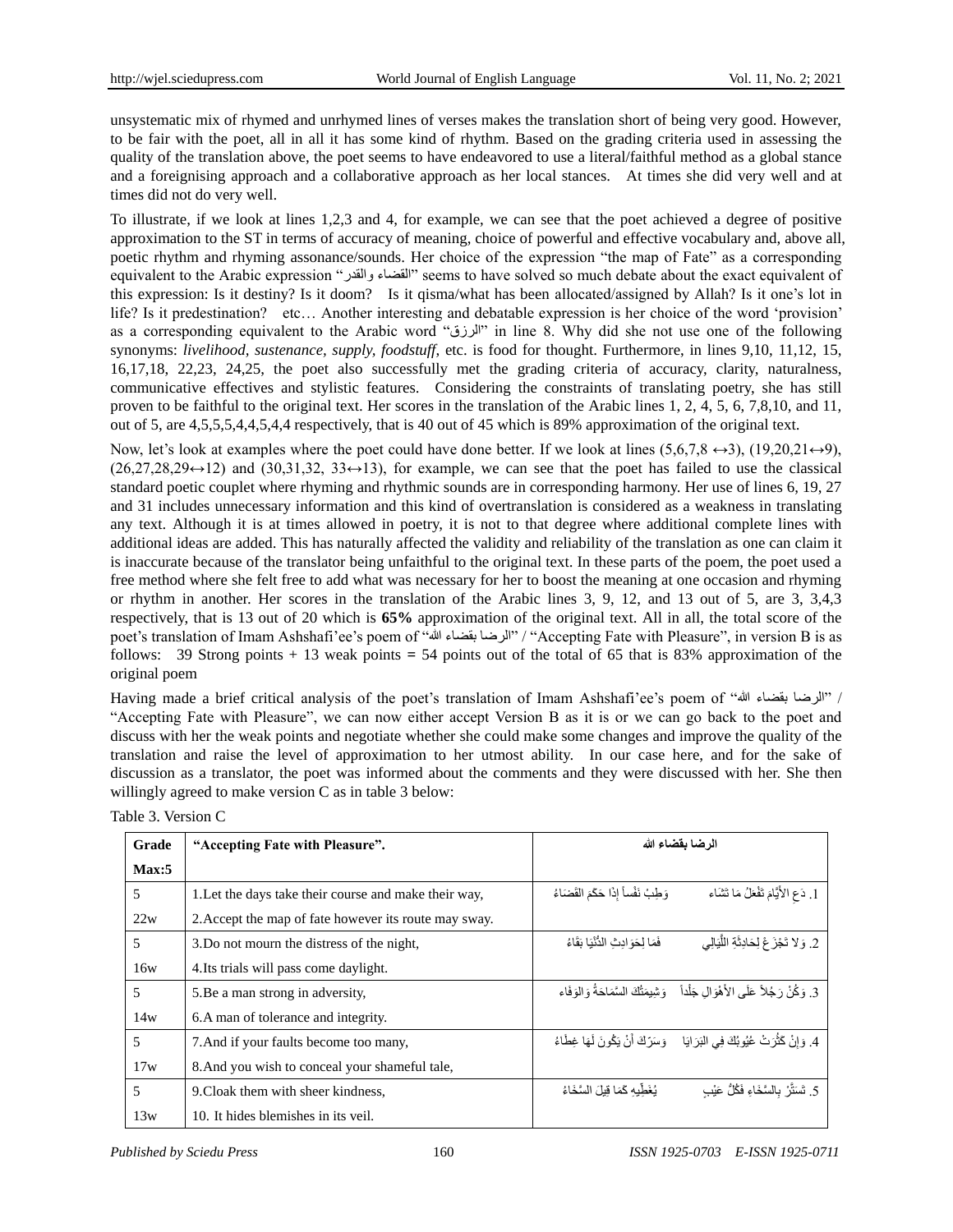| 5              | 11. Never let your indignity to enemies seen,                  | فَإِنَّ شَمَاتَةَ الأَعْدَاءِ بَلاءُ                                                 | 6. وَلا تُر لِلأَعَادِي قَطُّ ذُلاً                                                      |
|----------------|----------------------------------------------------------------|--------------------------------------------------------------------------------------|------------------------------------------------------------------------------------------|
| 16w            | 12. Them mocking your dishonour is a curse.                    |                                                                                      |                                                                                          |
| 5              | 13. And seek no forgiveness from the mean,                     | فَمَا فِي النَّارِ لِلظُّمْآنِ مَاءُ                                                 | 7. وَ لا تَرْ جُ السَّمَاحَةَ مِنْ بَخِيلِ                                               |
| 17w            | 14. In flames the parched do die of thirst.                    |                                                                                      |                                                                                          |
| 5              | 15. Your provision is written on destiny's page                | وَلَيْسَ يَزِيدُ فِي الرِّزْقِ الْعَنَاءُ                                            | 8. ۖ وَرِزْ قُكَ لَيْسَ يُنْقِصُهُ النَّأْنّ                                             |
| 17w            | 16. Its amount in stone, toil as you may.                      |                                                                                      |                                                                                          |
| 5              | 17. Sorrow and misery will leave away                          |                                                                                      | 9. وَلا حُزْنٌ يَدُومُ وَلا سُرُورٌ وَلا بُؤْسٌ عَلَيْكَ وَلا رَخَاءُ                    |
| 14             | 18. Prosperity and joy won't forever stay                      |                                                                                      |                                                                                          |
| $\overline{4}$ | 19. If your heart is content in its throb and beat,            |                                                                                      | 10 .    إذَا مَا كُنْتَ ذَا قَلْبِ قَنُو عِ      فَأَنْتَ وَمَالِكُ الدُّنْيَا سَوَاءُ   |
| 21w            | 20. You share a king in riches, by and by.                     |                                                                                      |                                                                                          |
| $\overline{4}$ | 21. When death shrouds the realm of any soul,                  |                                                                                      | وَ مَنْ نَزَ لَتْ بِسَاحَتِهِ الْمَنَايَا ﴾ فَلا أَرْ صَلِّ تَقِيهِ وَ لا سَمَاءُ<br>.11 |
| 17w            | 22. Protection won't dawn from earth or sky.                   |                                                                                      |                                                                                          |
| 5              | 23. And the land of Allah is vast! But                         |                                                                                      | 12. ۚ وَأَرْضُ اللهِ وَاسِعَةٌ وَلِكِن ِ إِذَا نَزَلَ الْقَضَاءِ ضَاقَ الْفَضَاءُ        |
| 18w            | 24. If the decree descends, space constricts tight.            |                                                                                      |                                                                                          |
| $\overline{4}$ | 25. So, let the days breach the covenant!                      | دَعِ الأَيَّامَ تَغْدِرُ  كُلَّ حِينٍ        فَمَا يُغْنِي عَنِ الْمَوْتِ الدَّوَاءُ | .13                                                                                      |
|                | 26. Drink the medicine of the world, death will still take his |                                                                                      |                                                                                          |
| 21w            | right.                                                         |                                                                                      |                                                                                          |
| 62/65          | 95% equivalence                                                |                                                                                      |                                                                                          |

It is clear that the English version C is quite different from the two versions A and B of the Arabic poem in terms of length, shape and line organisation. Version C can be seen to sound and read much better as it has been modified and improved in terms of form and content. Regarding the length, shape and size, all Arabic lines, for example, have been translated into equivalent English couplets with reasonable length except the translation of Arabic lines 1 and 13 where the poet favoured rhyming and rhythm to shape and length in the English version. The total number of lines used is now 26, exactly double the number of lines in the Arabic text, and the wordcount is 223 English words versus 13 lines and 123 Arabic words used in the ST poem. Although the shape and size of the TT does not look exactly like that of the ST, it is still appropriate and acceptable to use in classical English poetry, especially for achieving rhyming and rhythm which give the translation a poetic feel and finish to the words as well as a sharper clarity in the emotional effect the poem achieves on the TL reader.

With regard to the content of version C, we can realize that the linguistic structures and the stylistic choices made by both the translator and the poet have helped to achieve accuracy, clarity, naturalness, communicative effects and stylistic features in the end product of the translation. The striking feature of this translation is the cultural and religious dimension that the poet managed to achieve in the final stage of collaboration with the author by not only substituting the word "God" with "Allah" but also by achieving a poetic tone that is lovingly inviting, religiously informative, spiritually inspiring, and emotionally everlasting.

Moreover, the linguistic choices, be they lexical, structural or stylistic, tend to be of a high register which make it the most approximate translation of the ST poem. The ACNCS criteria are nicely met in version C. The poet"s total score in the translation of the Arabic poem as shown in the above version C is 62 out of 65 which is an 95% approximation of the original text at verse level.

After analysing the poem at verse level, it is crucial to examine it as a whole entity against ACNCS criteria. Elements such as structure, flow and the overall feel of the poem, as compared to the ST, are important points to consider in order to give a score that is as accurate as possible.

In this translation, English version C looks like a typical classically organised rhymed poem, sounds more fluent and is more transparent, communicative and natural. Moreover, it successfully reveals Ashshafi"ee"s firm belief and faith in the submission to the ruling of Allah and advocacy for the acceptance of fate with pleasure. This gives the poem the potential to be emotionally felt by the TL reader and be psychologically effective as well as poetically appreciated. This said, although a successful and close approximation of the original poem, version C has some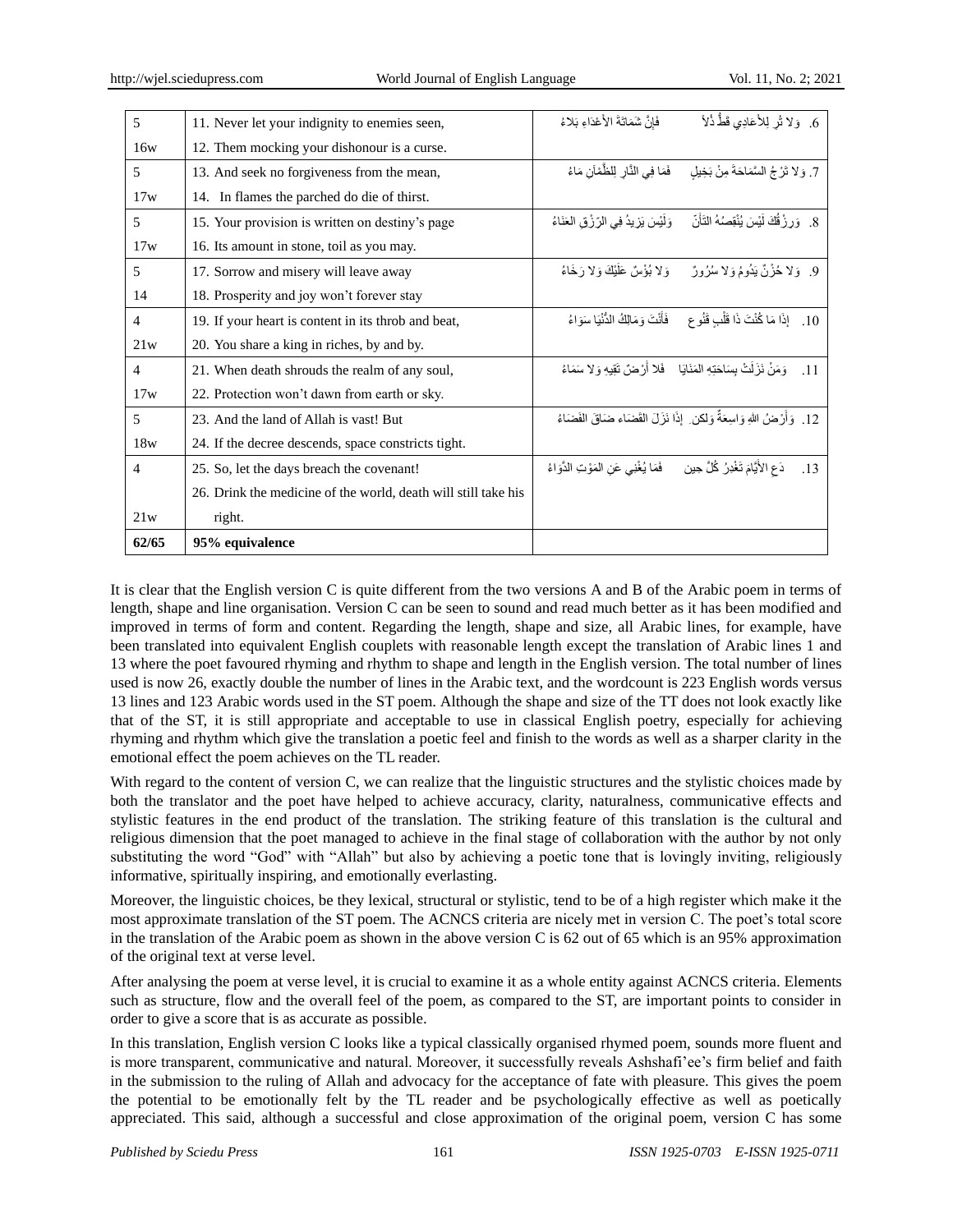shortcomings that give it a lower score overall than the score it achieved at verse level. This is in regard to certain lines being too long, such as lines 1, 2 and 26, and varying rhyme schemes, rather than one constant scheme, which, in comparison to the ST, together affect how the entire text reads. Therefore, although it achieves 95% approximation at verse level, version C achieves a lower 90% approximation overall: a high grade, nonetheless.

According Bassnett (1980:66), translation of poetry tends to "show faithfulness not to individual words or sentence structures but to a notion of the meaning of the poem in its relationship to its readers. In other words, the poem is perceived as an artefact of a particular cultural system, and the only faithful translation can be to give it a similar function in the target cultural system". The version C translation above is a good example.

The following version of the poem is an example of how classic English poems would look like:

#### **Accepting Fate with Pleasure.**

Let the days take their course and make their way,

Accept the map of fate however its route may sway.

**\*\*\*\*\***

Do not mourn the distress of the night,

Its trials will pass come daylight.

**\*\*\*\*\*\*\***

Be a man strong in adversity,

A man of tolerance and integrity.

**\*\*\*\*\***

If your faults become too many,

And you wish to conceal your shameful tale,

Cloak them with sheer kindness,

It hides blemishes in its veil.

#### **\*\*\*\*\***

Never let your indignity to enemies seen,

Them mocking your dishonour is a curse.

And seek no forgiveness from the mean,

In flames the parched die of thirst.

**\*\*\*\*\***

Your provision is written on destiny's page Its amount in stone, toil as you may. \*\*\*\*\*\*\*

If your heart is content in its throb and beat,

You share a king in riches, by and by.

When death shrouds the realm of any soul,

Protection won"t dawn from earth or sky.

#### **\*\*\*\*\***

And the land of Allah is vast!

But if the decree descends, space constricts tight.

**\*\*\*\*\***

So, let the days breach the covenant! Drink the medicine of the world, death will still take his right. **\*\*\*\*\***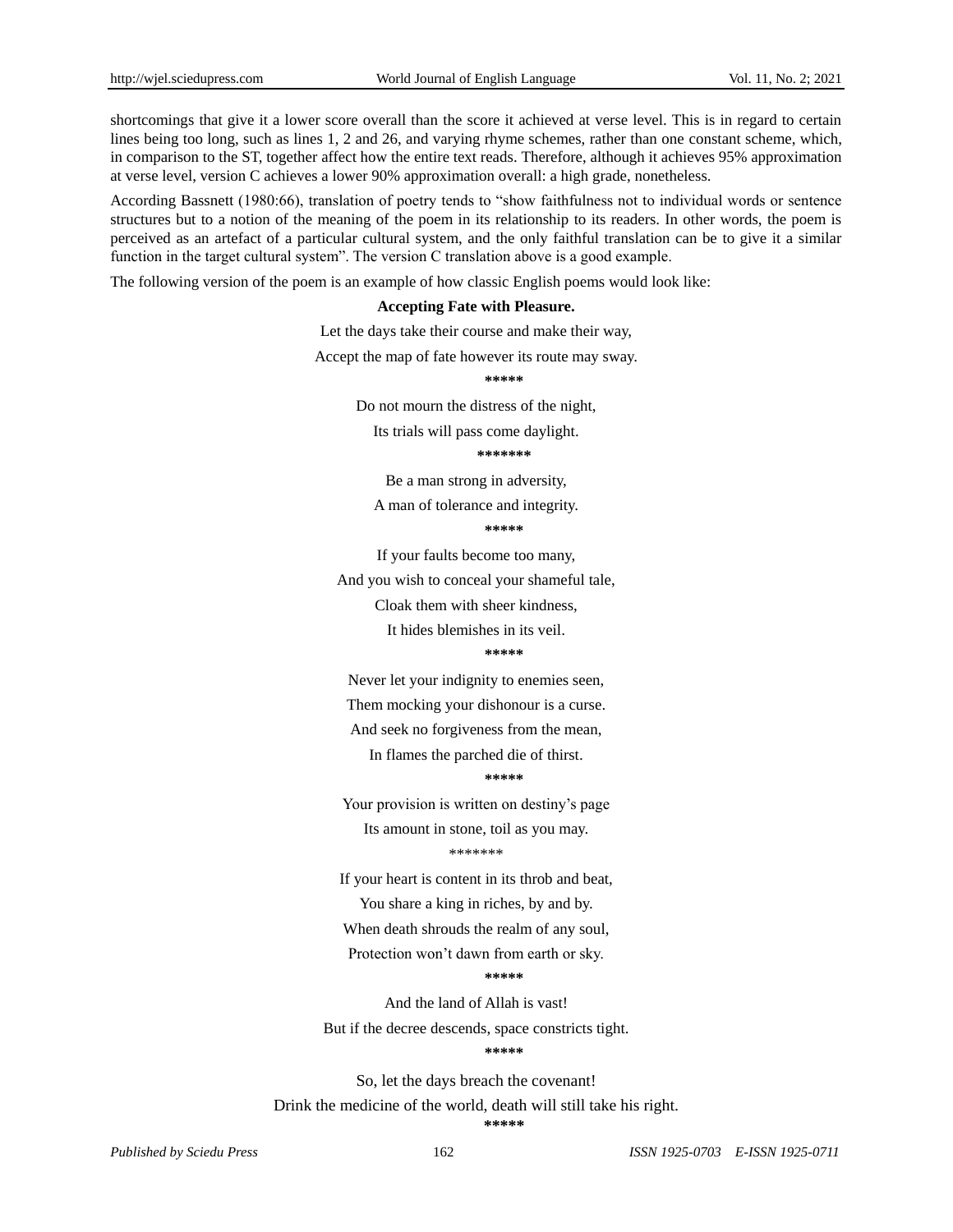Although the English format is acceptable, as an originally authentic Arabic poem, the rhythm, rhyming and elements of meter involved are more clearly pronounced in an Arabic format. Foreignising the shape adds a more distinct effect on the TT reader who can appreciate the traditional roots of the poem in such a subtle but important detail. The shape of poetry carries with it its own historical meanings and culture which are best preserved and honored.

In an Arabic format the poem would be presented as follows:

## **Accepting Fate with Pleasure**

| Let the days take their course and make their way, | Accept the map of fate however its route may sway.                |
|----------------------------------------------------|-------------------------------------------------------------------|
| Do not mourn the distress of the night,            | Its trials will pass come daylight.                               |
| Be a man strong in adversity,                      | A man of tolerance and integrity.                                 |
| If your faults become too many,                    | And you wish to conceal your shameful tale,                       |
| Cloak them with sheer kindness,                    | It hides blemishes in its veil.                                   |
| Never let your indignity to enemies seen,          | Them mocking your dishonour is a curse.                           |
| And seek no forgiveness from the mean,             | In flames the parched die of thirst.                              |
| Your provision is written on destiny's page        | Its amount in stone, toil as you may.                             |
| If your heart is content in its throb and beat,    | You share a king in riches, by and by.                            |
| When death shrouds the realm of any soul,          | Protection won't dawn from earth or sky.                          |
| And the land of Allah is vast! But                 | if the decree descends, space constricts tight.                   |
| So, let the days breach the covenant!              | Drink the medicine of the world, death will still take his right. |
| $E = C \cdot \frac{1}{2}$                          |                                                                   |

#### **5. Conclusion**

In this study, the translation of Imam Ashshafi'ee's poem has demonstrated how a collaborative global-local methodological framework resulted in improving the quality of translation. Through steps of constant review and feedback between two parties, a translator and a poet, the translation of the poem became more refined and met higher standards at each stage of the process. This progress can be seen in the differences between the translated texts in versions A, B and C where the translation in version B, graded in compliance with ACNCS criteria, was at an 83% approximation of the original text and version C reached an overall of 90% approximation. The results of this study showcase the benefit of collaboration and how reviewing and discussing the process of translation yields a higher quality level of work.

Although this methodological framework has some limitations, particularly with regard to the availability of English poets, teachers and students can still seek collaboration from English language specialists. It is also hoped that this methodological framework can also be explored and used by those who are interested in not only the translation of Arabic/English poetry and other literary genres, but also other languages and text types, such as technical/scientific, business, legal or even medical texts, that will naturally require relevant language specialists.

It is further recommended for documentation purposes that translated poetry be published bilingually, especially for the bilingual reader. As well as this, the stylistic features of the original poem should be preserved in the translated version.

## **References**

Ashshafi"ee, I. M. B. I. (2007). *Diwan Imam Ashshafi'ee*. Alassrya for Publishing and Distributing, Beirut, Lebanon.

Baker, M. (1992/2011). *In Other Words: A Coursebook on Translation* (2nd ed.). London and New York: Routledge. https://doi.org/10.4324/9780203133590

Bassnett, S. (1980/ 2014). *Translation Studies* (4th ed.) London and New York: Routledge.

- Boase-Beier, J. (2011). "Poetry". In Baker, M & Saldanha, G (ed.), *Routledge Encyclopaedia of Translation Studies,*  (2nd ed.). London and New York: Routledge.
- Dickens, J., Hervey, S., & Higgins, I. (2002/2010). *Thinking Arabic Translation*. London: Routledge. https://doi.org/10.4324/9780203167120
- Halimah, A. M. (2015). Teaching Translation of Poetry: A Collaborative Approach. *Journal of English Language & Literature Studie*s, *5*(1), 26-36. https://doi.org/10.5539/ells.v5n1p26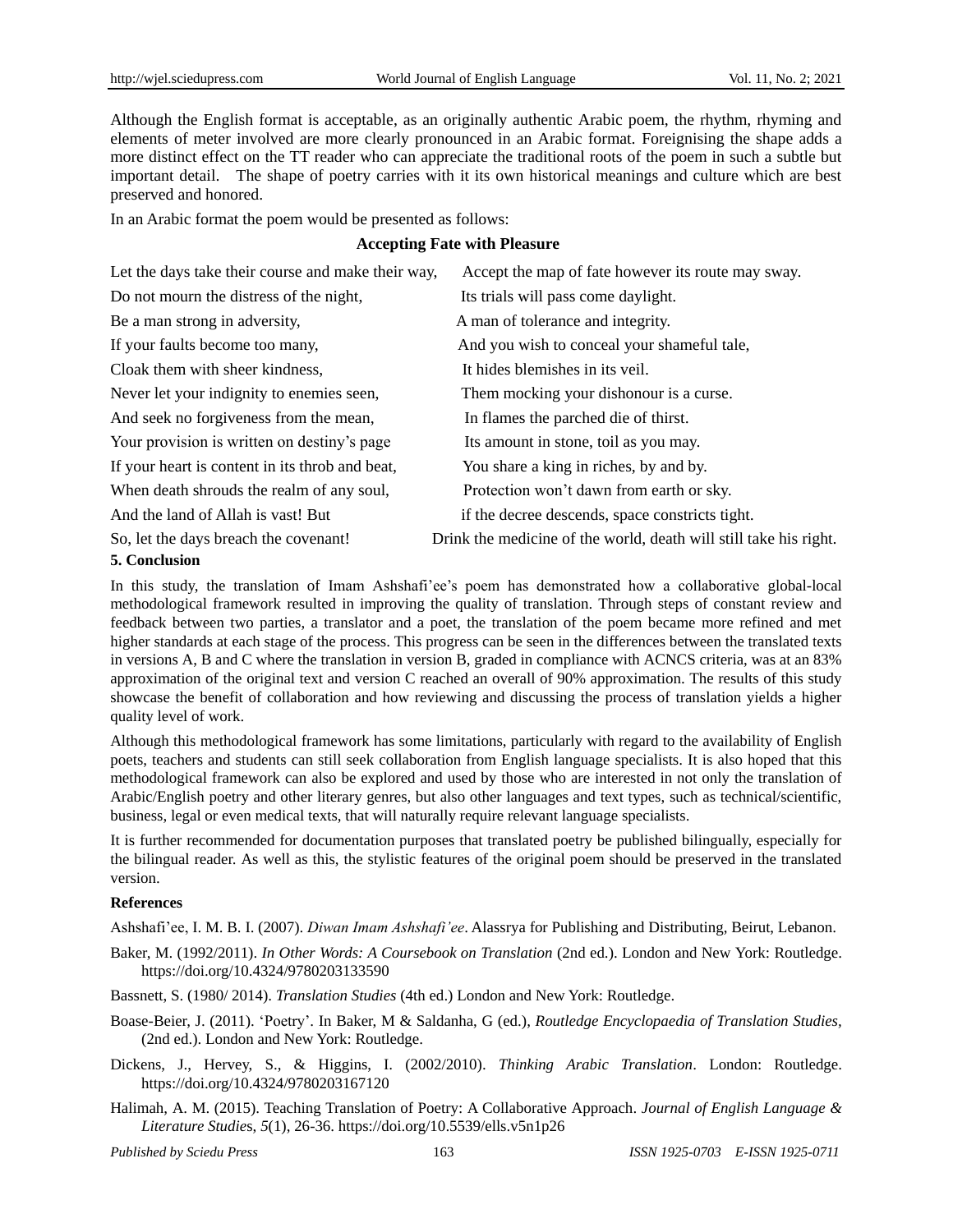- Halimah, A. M. (2017). *English-Arabic-English Creative Translation: A Practical Course*. International Islamic Publishing House, Riyadh, Saudi Arabia.
- Halimah, A. M. (2020). English-Arabic-English Translation: A Novel Methodological Framework for the Standardisation of Translation Parameters. *Journal of English Language & Literature Studie*s, *10*(3), 15-30. https://doi.org/10.5539/ells.v10n3p15
- Newmark, P. (1988). A *Textbook of Translation*. Prentice Hall International, London and New York.
- Pendlebury, D. (2005). *'Creative Translation'* Monograph Series No. 48, the Institute of Cultural Research, Antony Row Ltd. Eastbourne, UK.
- Scott, C. (2000). *Translating Boudelaire*. Exeter, UK: Exeter University Press
- Venuti, L. (1995). *The Translator's Invisibility: A History of Translation*. London and New York: Routledge.

#### **Appendix A**: **The Five Criteria Model for Evaluating Translation of Poetry**

The following checklist is used by translators while they are engaged in the process and product of translation.

The collaborative translations are to be graded on five-point scale areas. This represents the range of approximate equivalence with the highest degree of "adequacy and validity" from being a poor translation to being a highly skilled poetry translation. In order of importance, they are as follows:

- 1. **Accuracy** is the most important criterion to assess the quality of a translated text. To be accurate is to represent something in accordance with the way it actually is. It refers to the conveyance of the exact and precise meanings of the source text to the target text. To be certain of achieving "*accuracy'* in translation, the following questions should be asked: Has the translator been faithful in rendering the exact meanings of the ST to the TT? Has any information mentioned in the ST been missed or omitted? Has any new information been added to the TT? Is there any shade of meaning missing? Has the overall meaning of the ST been transferred successfully to the TT? etc.
- 2. **Clarity** in translation is an integral part of the comprehension process of the TT reader. To be clear is to be intelligible without causing the TT reader to exert extra mental effort to understand the content of the TT. In other words, clarity in translation means that the reader can understand the text without any difficulty or the need to refer to any off-site explanation whether inside the text or in a form of footnote. To be certain of achieving *'clarity'* in your translation, the following questions should be asked: Is the TT easy to understand? Does it require from the target reader any extra exerted effort to comprehend it? Does it read smoothly and comfortably? Has the ST Message been communicated clearly to the reader of the TT? etc.
- 3. **Naturalness** in translation refers to the ability of the creative translator to apply the appropriate natural norms and forms of the Target Language to the source text, which they are translating; be these norms and forms linguistic, sociolinguistic, psychological, sociocultural, communicative or other. To achieve naturalness in your translation the following questions should be asked: Does the TT sound and read like an authentic English text? Does it have the dynamic and idiomatic elements normally used in an authentic English text? Does it have the 'natural wow factor?' etc.
- 4. **Communication** in translation, particularly creative translation, involves transferring both the meaning and emotional aspects of the ST to the TT readers as effectively and faithfully as they are communicated to the ST readers in the first place. In other words, a creative translator should ensure that they understand the communicative purpose of the ST and endeavour to achieve it in the TT, be it poetry, novels, short stories, drama, oratory or any other type of literary text. The following questions should be asked to check for this criterion: What is the main communicative purpose of the ST? For example, is it to persuade, to entertain, to delight, to instruct or to inform? Does the TT carry the same meaning and emotional force of the ST?
- 5. **Style** in literary texts refers to the linguistic choices the author makes in their writing to tell a narrative, to describe events, objects and characters or to voice out their ideas and views in a manner of their choosing, be it formal, informal, casual or archaic. The author's style in literary texts tends to influence how we interpret the facts and information. Therefore, a creative translator needs to be aware of these features and be able to transfer the stylistic features of the ST to the TT with the same stylistic force used by the ST writer or speaker. In other words, you need to identify the historical, geographical, and cultural